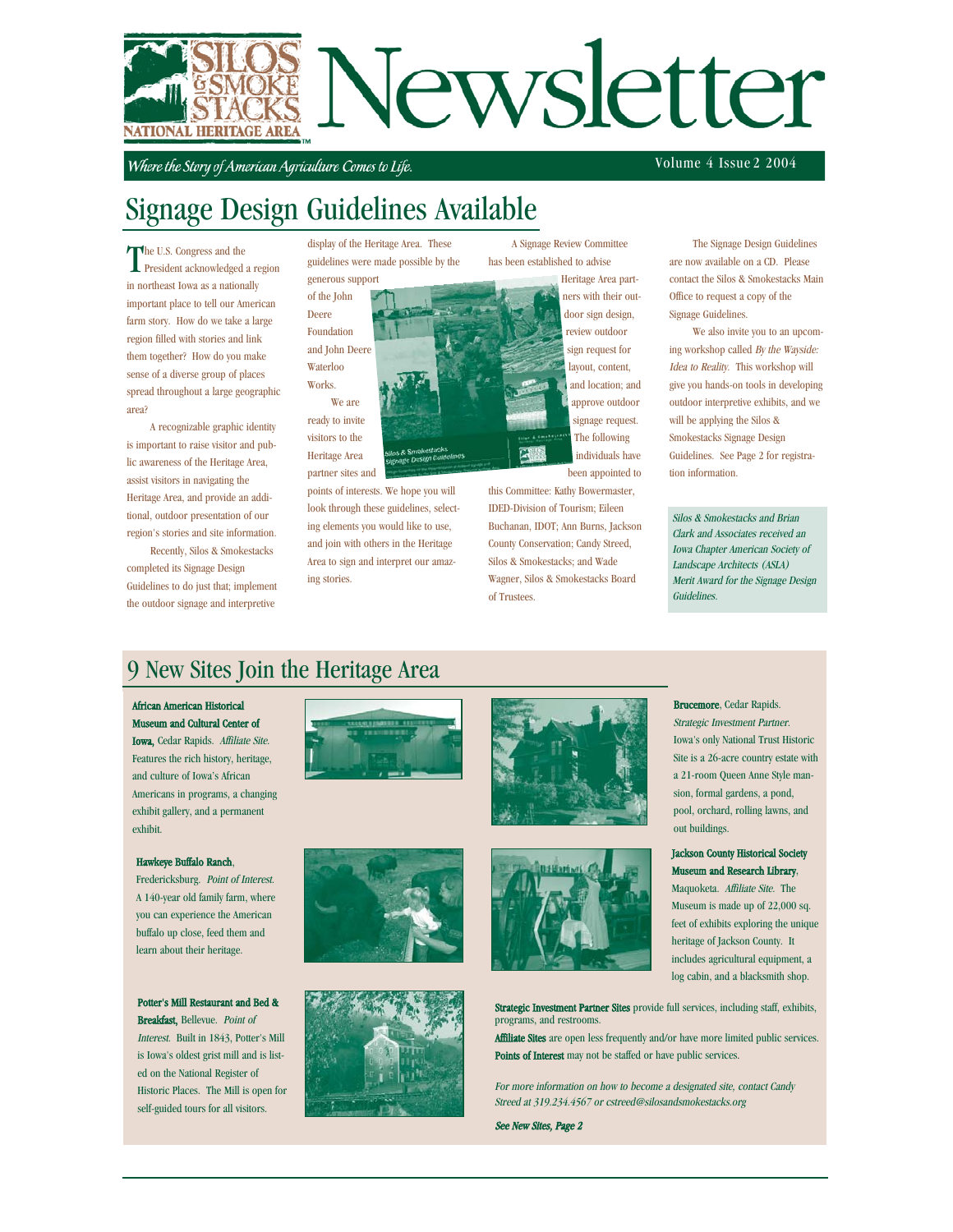## Mary Wallace Brown Named Development Director

We are excited to announce the addition of Mary Wallace Brown to the Silos & Smokestacks National Heritage Area staff as Resource Development Director. Her responsibilities include grant writing and development activities.

Mary's experiences include 10 years of development and fundraising experience including Resource Development Director at Conestoga Council of Girl Scouts; Area Director/Development Director for American Cancer Society for the Iowa Division; and Area Program Coordinator for Iowa Volunteer Mentor Program.

Mary graduated in Accounting from Buena Vista University, and she obtained her Master's degree in Philanthropy and Development from St. Mary's University of Minnesota.



In addition, Mary brings many years of experience in agriculture to the Heritage Area. Besides the 18 years she spent as a farm-wife in Osage and Bloomfield, Iowa, she has also served as Women's Vice President and County Legislative Chairperson for Mitchell County Farm Bureau and worked in the Agriculture Department in South Ottumwa Savings Bank. Mary Wallace Brown, Resource Development Director



Phone: Amt. Enclosed:

## New Sites, continued from page 1

Putnam Museum, Davenport. Strategic Investment Partner. Located in the Mississippi River Valley, Putnam Museum was one of the first museums established west of the Mississippi in 1867. Explore the history and enviroment's of the Mississippi River Valley and faraway places too.

Traer Historical Museum, Traer. Affiliate Site. Featuring artifacts of northern Tama County and Traer, highlighting life of "Tama Jim" Wilson, U.S. Secretary of Agriculture for 16 years.

#### Waterloo Center for the Arts, Waterloo, Affiliate Site. Located along the banks of the scenic Cedar River, the Center features Midwest art including works by Grant Wood, Marvin Cone and Thomas Hart Benton; plus the largest public collection of Haitian art in the United States.

Watson's Grocery Store Museum, State Center. Point of Interest. An authentic 1886 general store on State Center's historic Main Street.

## New Trustees and Officers Announced



new members to the Board of Bettsey Barhorst

> Trustees; Bettsey Barhorst of Hawkeye **Community** College in Waterloo and Steve Sukup of



Steve Sukup









Sukup Manufacturing Co. in Sheffield. The Board of Trustees has also

named its new officers. They are Ruby Triplett, Chair; Bob Casterton, Vice-Chair; Josef Vich, Treasurer; Dave DeVault, Secretary; and Jim Erb, Past Chair.

We are pleased to have these new Trustees join us, because regional participation is essential to the success of the Heritage Area. Welcome!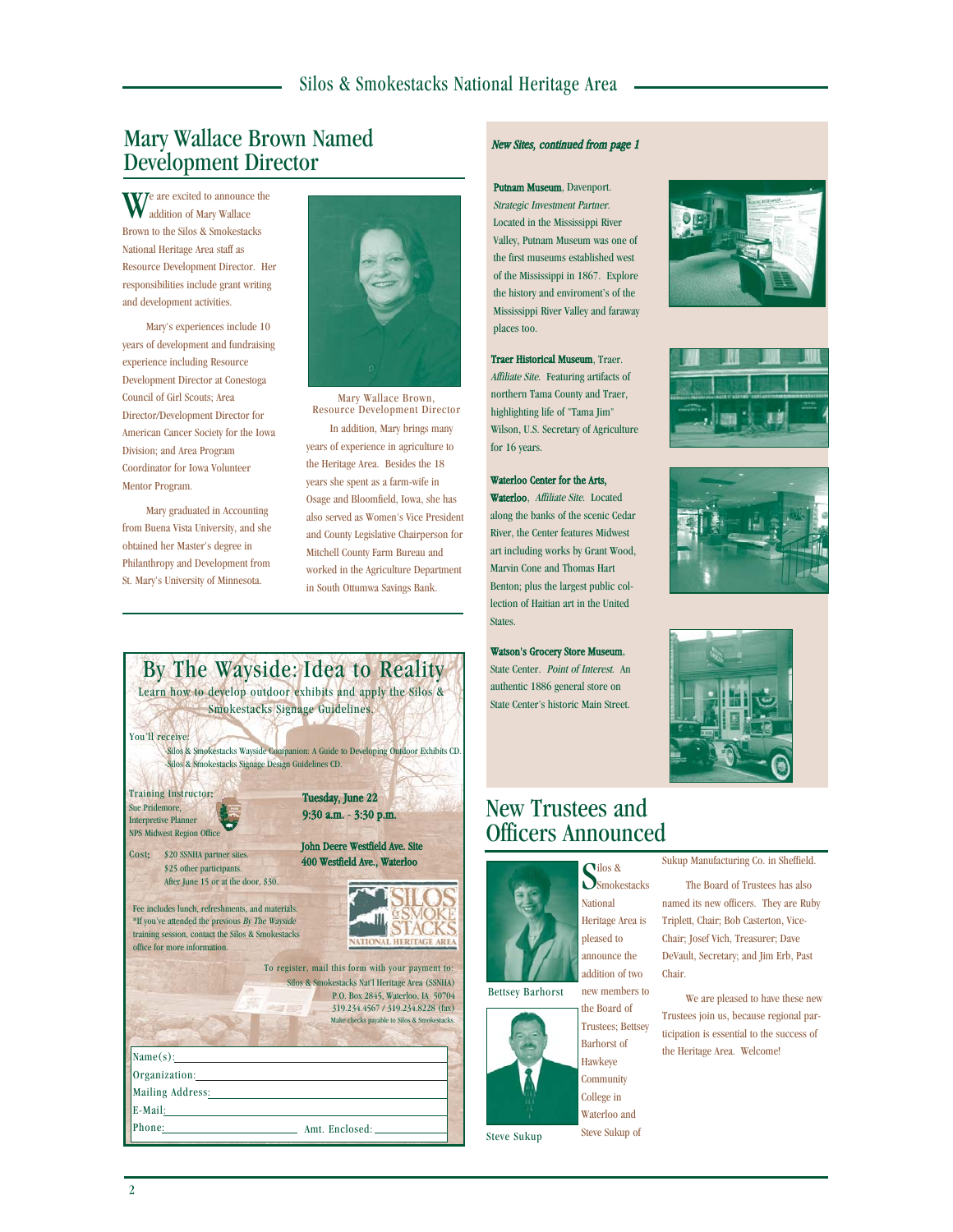# Silos & Smokestacks Partner Profile

## Wapsipinicon Mill Museum

Today, visitors<br>Can step back into time and see how the milling operation was accomplished at the Wapsipinicon Mill over 100 years ago.

Established and maintained by an incredible volunteer group, the Buchanan County Historical Society, the Wapsipinicon Mill Museum is an Affiliate Site of Silos & Smokestacks National Heritage Area and is located on the Wapsipinicon River in Independence.

The six-story Mill Museum is



filled with handson and visual exhibits providing interpretation on early agriculture practices and the changes in farming methods and lifestyles.

The Wapsipinicon Mill first opened as a merchant flouring mill, buying wheat from grain dealers and producing and selling white flour for retail purchasing. Farmers were forced to change their agricultural methods by planting corn, oats, barley, and flaxseed. The Wapsipinicon Mill then adjusted to this change and added custom grinding to its operation. In the early 1930's, the mill ceased making flour and focused on processing grain for bagged livestock and poultry feed.

After decades of icy winters and floods, the Wapsi Mill, listed on the National Register of Historic Places, still stands today to tell their story of early American agriculture.

The Wapsipinicon Mill received a grant from Silos & Smokestacks in 2001, and today, visitors can see first hand how the milling operation was completed. Original milling machines, millstone area, a unique view through the floor of a water gate in the penstock area, and agricultural artifacts are all on display. Also, there are several hands-on exhibits including grinding, grain scale, and grain delivery exhibits.



Millstone exhibit

The newest DVD exhibit will be unveiled at the Mill's Open House, "All Roads Lead To the Mill," on June 5th & 6th. For more information, contact the Buchanan County Historical Society at (319) 334- 4616.

#### Student Ag History **Projects** Recognized

At Iowa's National History Day competition, Silos & Smokestacks awarded two CampSilos Awards. This award is given to groups or individuals that use local cultural resources and/or www.campsilos.org for research in the study of Iowa and American agriculture.

This year's Junior Division CampSilos Award went to Brook VandePol of Hawarden for her "Blowing Away the Tears-The Impact of Dust Bowl" documentary.

The Senior Division Camp Silos Award recipients are Ashley Morford and Katie Funk of Marshalltown for their group exhibit, "Wallace's Farmer." We are proud to announce Ashley and Katie are state finalists for group exhibits, making them National Qualifiers for National History Day in College Park, Maryland, in June.

The Iowa State Fair is just around the corner, and Silos & Smokestacks is<br>
looking for volunteers to help staff the Heritage Area booth. The fair will be held August 12-22, 2004. Volunteers are needed for the following shifts:

| Date          | Shift 1               | Shift 2               |
|---------------|-----------------------|-----------------------|
| Thurs, Aug 12 | $9:00$ a.m.-3:00 p.m. | $3:00$ p.m.-9:00 p.m. |
| Fri, Aug $13$ | $9:00$ a.m.-3:00 p.m. | $3:00$ p.m.-9:00 p.m. |
| Sat, Aug 14   | $9:00$ a.m.-3:00 p.m. | $3:00$ p.m.-9:00 p.m. |
| Sun, Aug $15$ | $9:00$ a.m.-3:00 p.m. | $3:00$ p.m.-9:00 p.m. |
| Mon, Aug $16$ | $9:00$ a.m.-3:00 p.m. | 3:00 p.m.-9:00 p.m.   |
| Tue, Aug 17   | $9:00$ a.m.-3:00 p.m. | $3:00$ p.m.-9:00 p.m. |
| Wed, Aug 18   | $9:00$ a.m.-3:00 p.m. | $3:00$ p.m.-9:00 p.m. |
| Thurs, Aug 19 | $9:00$ a.m.-3:00 p.m. | $3:00$ p.m.-9:00 p.m. |
| Fri, Aug 20   | $9:00$ a.m.-3:00 p.m. | $3:00$ p.m.-9:00 p.m. |
| Sat, Aug 21   | $9:00$ a.m.-3:00 p.m. | $3:00$ p.m.-9:00 p.m. |
| Sun, Aug 22   | $9:00$ a.m.-3:00 p.m. | 3:00 p.m.-9:00 p.m.   |

Silos & Smokestacks will provide your admission ticket and parking pass. If you are interested in volunteering, contact Emily Nauman at 319-234-4567 or enauman@silosandsmokestacks.org.

## State Fair Volunteers Needed UNI Interns help the Heritage Area

**EX** mily Nauman joined the Silos<br>**Example 1** ast October and is a jun team last October and is a junior at the University of Northern Iowa (UNI). Emily is majoring in Organizational Communication, minoring in Public Relations and is obtaining a certificate in Tourism. As a Program Assistant, Emily does website development, prepares events email, assists in writing press releases, reports, and newsletters, in addition to providing assistance to the grant and partnership programs.

Jessica Stowell, a junior History major, is a spring semester intern from UNI. Jessica developed one and two day trip itineraries for the Heritage Area. Jessica also con

ducted visitor intercept surveys at some of the Heritage Area sites.



Emily Nauman, Intern



Jessica Stowell, Intern